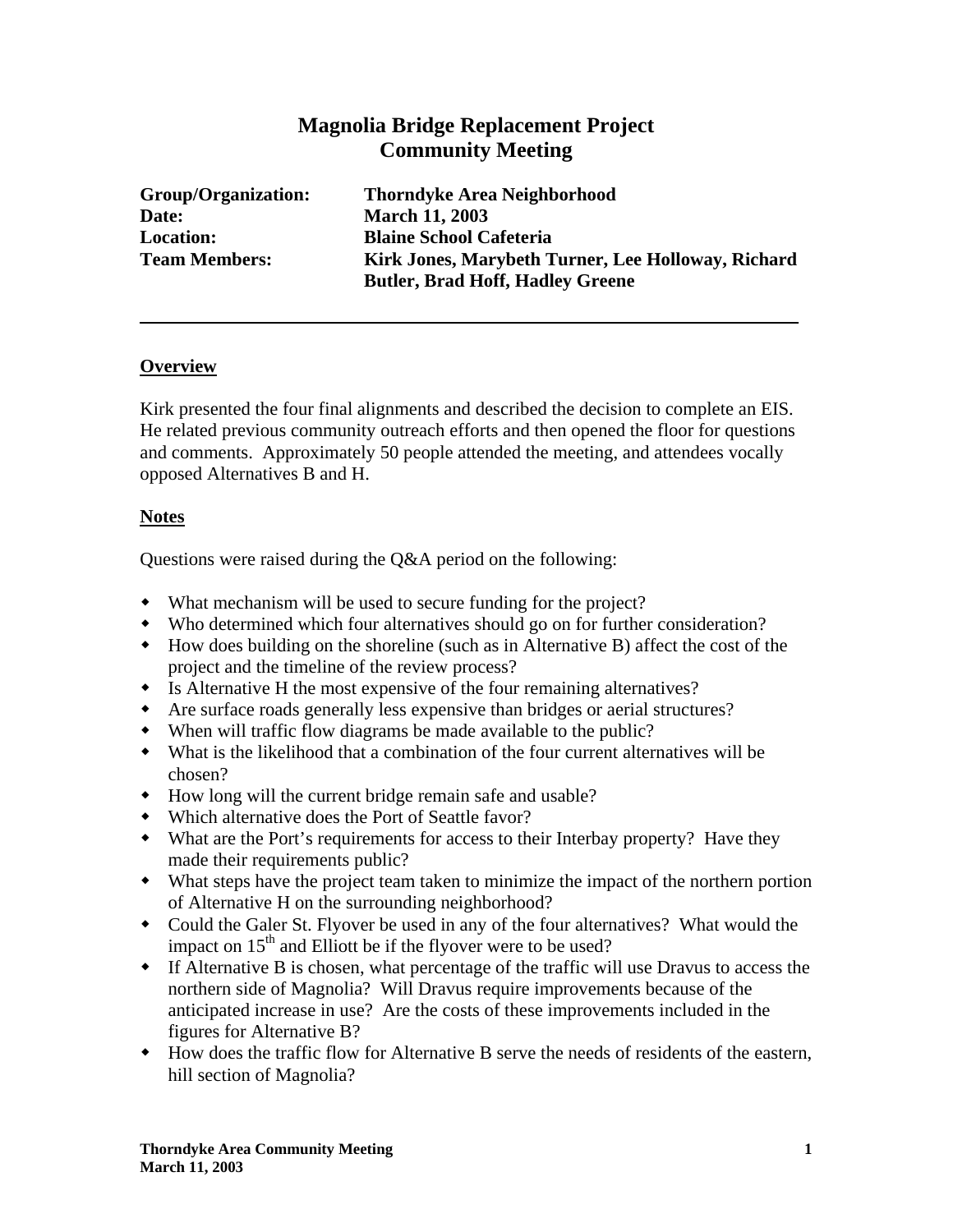- What is the justification for placing Alternative B in a landslide prone area? What measures would be taken to minimize the possibility that a landslide could harm the road?
- Which alignment would cause the least traffic disruptions?
- What are the impacts of the monorail on plans for replacing the Magnolia Bridge?
- $\bullet$  Why does the north part of Alignment H intersect at Thorndyke and 23<sup>rd</sup> Avenue W instead of Thorndyke and  $21<sup>st</sup>$  Avenue W?
- Is it true that the Galer Flyover cannot handle the volume of traffic that currently uses the Magnolia Bridge?
- Would Alignment H compound the  $15<sup>th</sup>$  Avenue W traffic problem?
- Was Seattle City Council involved in narrowing down the alternates to the four remaining alternatives?
- How were pedestrians and bicycles considered when determining the four remaining alternatives? This resident suggested doing pedestrian counts in Magnolia Village.
- How will Alternative B take into account the underwater parks west of Elliott Bay Marina?
- Would funding for Alternative H include both bridges, or would the north and south portions be funded separately?
- $\bullet$  Does the underpass at 15<sup>th</sup> mean that Alternative H would be more costly? Would it take more time to build than an aerial structure?
- What will the criteria be for the traffic modeling studies? When will the studies be completed?
- In Alternative H, what percentage of the traffic would choose the north bridge over the south bridge?
- How many people attended the open houses?
- Is an accounting of the \$9 million allotted for the Type, Size & Location study available to the public?
- How many lanes are proposed for Alternatives A, B and D?
- Why not take advantage of the existing landslide wall in Alternative A?
- What were the fatal flaws of Alternative C? Why was it taken off the table?
- What is the City's standard of compensation for taking businesses and residences?
- Would Alternative H include adding a light to Thorndyke?

During the Q&A, comments were made on the following issues:

- One resident felt that the second level screening was erroneous, and that, in fact, the impacts of Alternative B on Magnolia Village would be significant.
- One resident expressed preference for Alignment A and the north part of Alignment H. He suggested building the north part of Alignment H first and then building Alignment A.
- Several residents voiced their opposition to Alternative H.
- One resident questioned the need for a disruption in traffic patterns because Magnolia is not expected to grow significantly in coming years, and the existing access points have served the community well for almost eighty years.